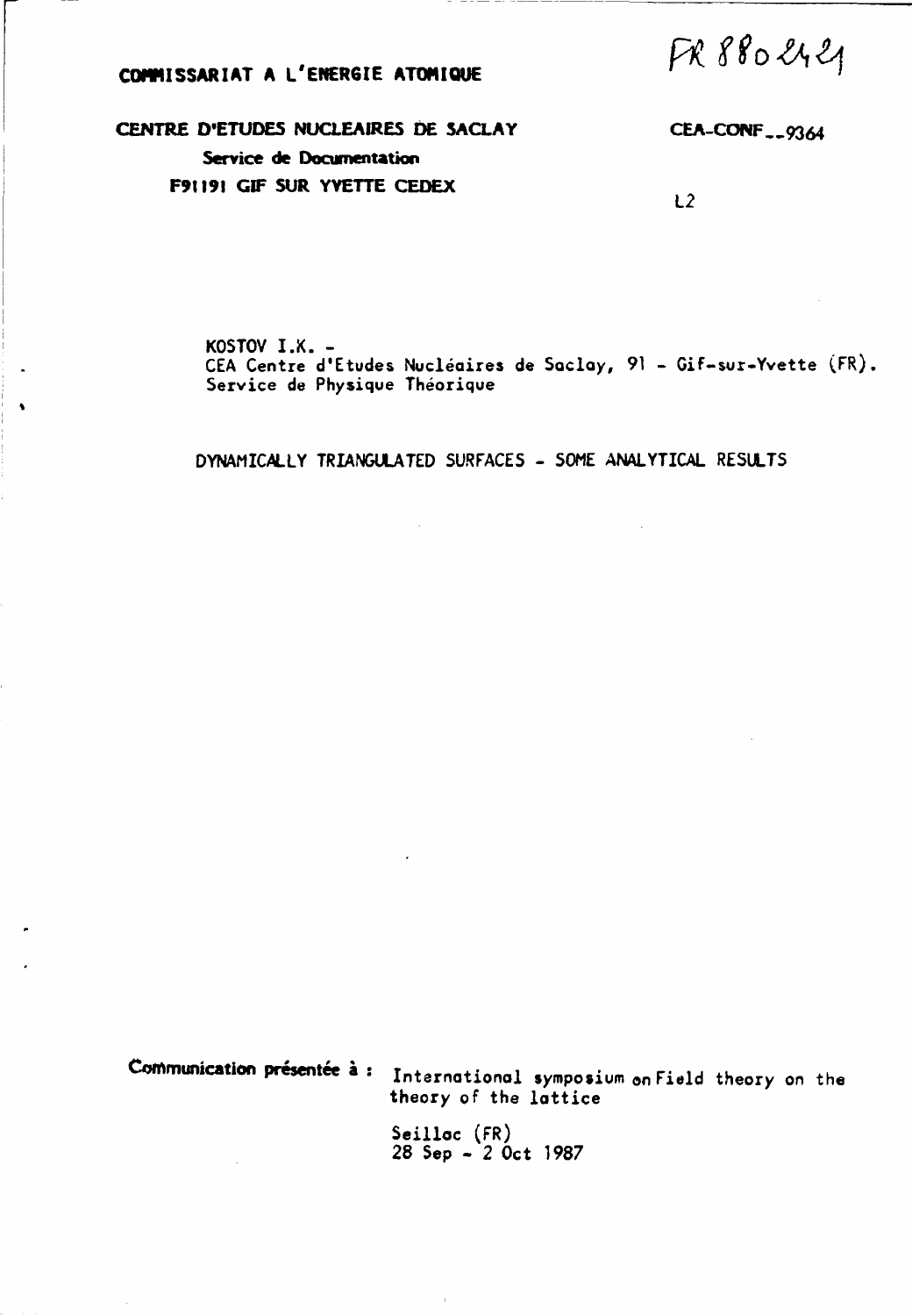# **I.K. ROSTOV**

**Service de Physique Théorique, CEA Saclay, 9119! Gif-sur-Yvecte cedex France** 

### **1. INTRODUCTION**

**In this talk (which Is in a sense complemantary to these** *of* **J. Ambjorn and A. Krzyvicki) we give a brief review of the analytical results concerning the model of dynamically triangulated surfaces<sup>1</sup>' 3- We will discuss the possible types of critical behaviour (depending on the dimension D of the embedding space) and the exact solutions obtained for D=0 and D=-2. The latter are important as a check of the Monte**  Carlo simulations applyed to study the model in **•ore "physical" dimensions. They give also sone general insight of its critical properties.** 

## **2. DESCRIPTION OF THE MODEL**

**The model of dynamically triangulated surfaces has been proposed as a discrete version of the Polyakov string model<sup>4</sup> . The functional measure in the space of parametrized surfaces is replaced by the sua over gaussian embeddings in the D-dimensional space of a class of twodimensional abstract simplicial lattices (triangulations) with a given topology.** 

**Before going into details, let us remark that the discretization of the parameter space of the surface through triangulations is convenient (especially for Monte Carlo simulations) but not obligatory. The critical behaviour of the random surface should not depend on the details of the discretization, and we can use other collections of two-dimensional lattices provided they are generated by some local algorithm. This means that each lattice can be obtained from some standard one by a sequence of local transformations. This reflects the locality of the functional measure over internal matrices in the continuum theory<sup>4</sup>.** 

**Following this remark, we slightly generalize the definition of the model by taking instead of triangulations a set S ( <sup>f</sup> ' of graphs with the topology of a sphere with g handles. The topology of a graph 0 is defined by its Eu-** les characteristic  $X = \frac{1}{2}$  vertices  $-\frac{1}{2}$  lines **•** *"ffl* **faces = 2-2g. The partition functions**   $F_{\mu}(\beta)$  of the surfaces of genus g is defined by  $\frac{D}{dx}F_g(\beta) = \sum_{G \in \mathcal{B}(\epsilon)} \frac{1}{K(G)}$ **(1)** 

$$
\int \prod_{i \in G} \frac{d^D x_i}{(2\pi)^{D/2}} e^{-\frac{1}{2}\sum_{i,j} \left[ (x_i - x_j)^2 \cdot \beta \right]}
$$

where  $X_i^{\mu}$ ,  $\mu = 1$ , ..., D, are the coordinates of the point i of the graph G.  $\{ij\}$  is the line **connecting i and j (if there are more than one such line, a sum is implied), and k(G) is the volume of the symmetry group of the graph G.** 

**Locally the internal geometry of a surface is characterized by the coordination numbers**   $q_i = \{ # lines (ij), j \in G \}$  and

 $q_{\bullet}$  =  $\{\text{# lines}(u'v'), v' \in G^*\}$  of the graph G **and its dual graph G\*. the standard definition in terms of triangulations corresponds to taking all q , equal to 3-**

The weight of each graph G depends on the result of the gaussian integration (the entropy of the embedding) and in this sense the discretization of the surfaces is chosen dynamically.

### **3. RELATION TO THE BOSONIC STRING**

Let us restrict ourselves to the case of surfaces with  $g \cdot 1$ . Following 't Hooft<sup>6</sup>, we in**surfaces with g\*l. Following 't Hooft<sup>6</sup> . we introduce light-cone coordinates X\*»—:(X<sup>D</sup> " <sup>1</sup> ±X<sup>D</sup> )**  and go to a mixed momentum coordinate represen-

**and go to a mixed momentum coordinate representation. The factor corresponding to a link (ij> becomes** 

$$
\delta\left(P_{i,j}^{\prime}y^{-1}(X_{i}^{\prime}-X_{j}^{\prime})\right)\exp\left\{i\left(P_{i,j}^{\prime}\right)\left(X_{i}^{\prime}-X_{j}^{\prime}\right)-\frac{1}{2}\left(X_{i}^{\prime}-X_{j}^{\prime}\right)^{2}\right\}
$$
\n(2)

The integration over  $X_i^*$ ,  $i \in G$ , yields a con**servation law for the momenta :**  $\sum_{i} P_{i,j}$  $=0$ **.**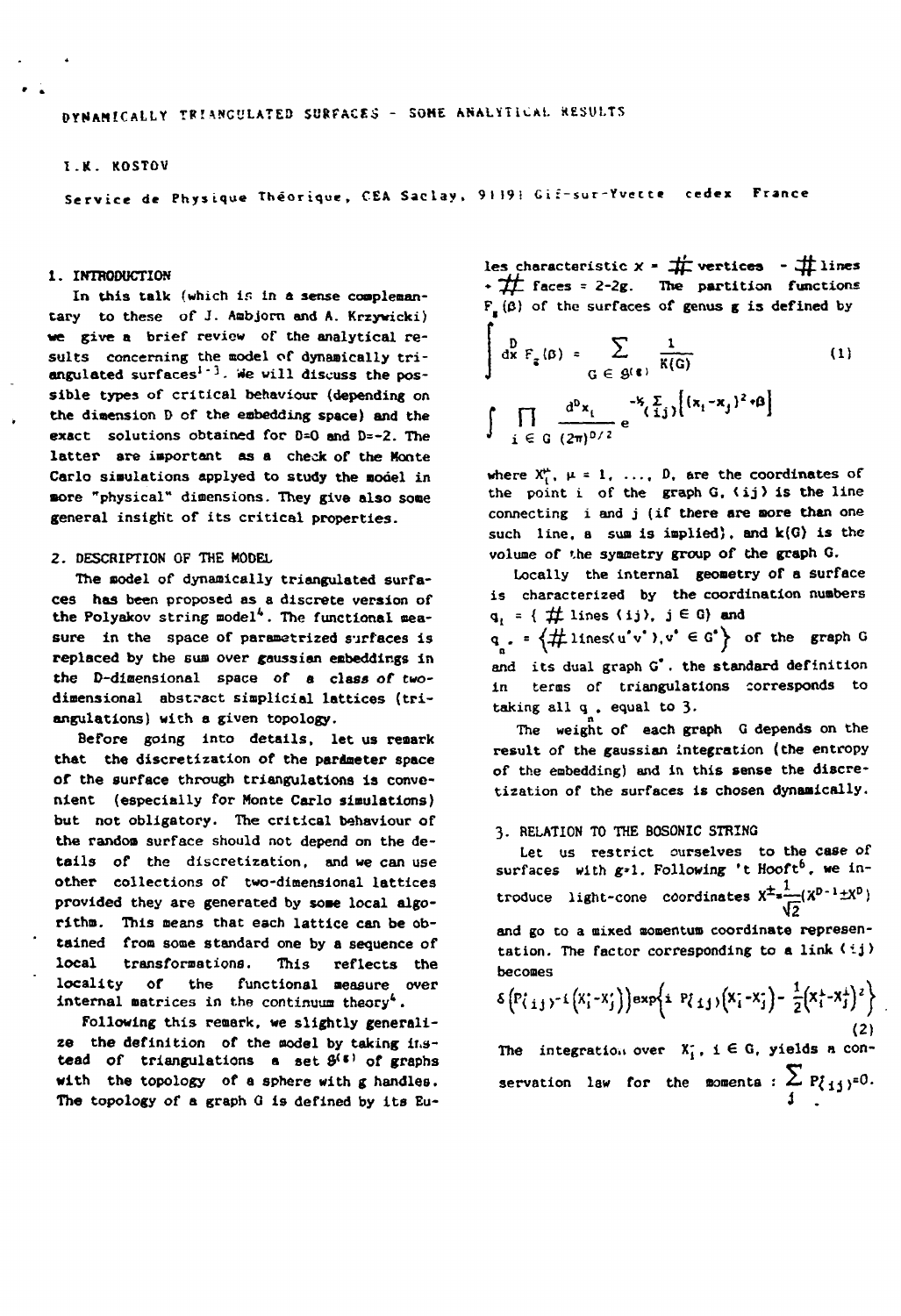' **.Therefore we** can **assign** to each point u\* **of** the **dual graph C\* a coordinate a . such** that  $P^*_{(i,j)}^* = \sigma_{ij}$ ., where  $(u^*v^*)$  is the link of G<sup>\*</sup> **dual to** < **i**j >.

**Farther, we assign to each point j G G a coordinate Tj»i X\*. In this way the graph C defines a dlscretiration of the parameter aanifold (O.T) . Each link < ij > corresponds to a square**  fragment of the string with a width  $P_{\{i\}}$ .A **vertex i € G can be seen as a process of splitting (joining) of several string pieces at tine <sup>T</sup> ( and is represented by a horizontal segment**  in the  $(\sigma,\tau)$  plane. Finally, a vertex  $u^* \in G^*$ **corresponds to a cut separating string pieces**  and is represented by a vertical segment.



**A planar graph (a) and the corresponding discretization of the world sheet (b^** 

FIGURE 1

**The mass spectrum of the string excitations can be extracted from the partition function (1) with the sum going over graphs G with fixed**  ratio  $\Delta \sigma_{\text{total}} / \Delta r_{\text{total}}$  (this quantity depends on**ly on the structure of the graph !) . However, we do not know a simple way to impose this condition.** 

**We assume that the (internal) volume of each square is 1. Then the invariant volume in the parameter manifold can be written as** *p{a,r)dadr*  where  $\rho(\sigma,\tau)$  is the density of squares at the point  $(\sigma,\tau)$ .

### *H.* **CRITICAL EXPONENTS**

**The sum in the r.h.s. of (1) is finite for all values of the coupling (or "cosmological**  constant")  $\beta$  larger than some critical  $\beta_c$ . At **(!-«£\_\_ the susceptibility behaves as** 

$$
\partial^2 F_g(\beta)/\partial \beta^2 \sim (\beta - \beta_c)^{-\gamma(g,D)} * const. \qquad (3)
$$

The critical coupling  $\beta_c$  depends on the discretization, but once the discretization in **fixed, it does not depend on the genus g.** 

**Another important characteristic of the model if the mean square extent or the surfaces**  with given area  $(\equiv \pm \pm 1)$  links) A

$$
(x2)A = \frac{\sum_{i=1}^{n} (x_i - x_j)^2}{\sum_{i=1}^{n} (x_i - x_j)^2}
$$
 (4)

whose scaling behaviour gives the fractal dimension d<sub>r</sub> of the random surface

$$
(X^2)_{A \atop A \to \infty} N^{2\nu} \quad , \qquad \nu = 1/d_F \qquad (5)
$$

A convenient formula for calculating this quantity is  $^3$ 

$$
(X2)A = -D \frac{\partial}{\partial P2} log GA(P2)|P=0
$$
 (6)

**where**  $G(P^2, \beta) = \sum_{\mathbf{A}} G_{\mathbf{A}}(P^2) e^{-\beta \mathbf{A}}$  is the Fourier **A transform of the two-point correlator in the model of random surfaces. The latter is defined by the sum over surfaces with two points fixed.** 

### **5. EQUIVALENCE WITH A GAUSSIAN MATRIX MODEL**

**It is convenient to choose** *&* **in eq.(l) as the set of all Feynaman diagrams corresponding to some scalar field theory. Then the partition function (1) can be identified with the free energy of a matrix field with gaussian propagator2 • 3.** 

Let  $\Phi(x)$  be an  $N \times N$  matrix field  $(\Phi^* = \Phi)$ **defined by the action** 

$$
\mathcal{A}[\Phi] = -\frac{1}{2} N \text{ tr} \int d^{p}x d^{p}y e^{i(x-y)^{2} + \beta} \Phi(x)\Phi(y)
$$
  
+  $(2\pi)^{-1/2} N \text{ tr} \int d^{p}x V(\Phi(x))$ , (7)

**with potential** 

$$
V(\phi) = \lambda_1 \phi + \frac{1}{2} \lambda_2 \phi^2 + \frac{1}{3} \lambda_3 \phi^3 + \ldots \qquad (8)
$$

**Then the 1/N2 expansion of the free energy of**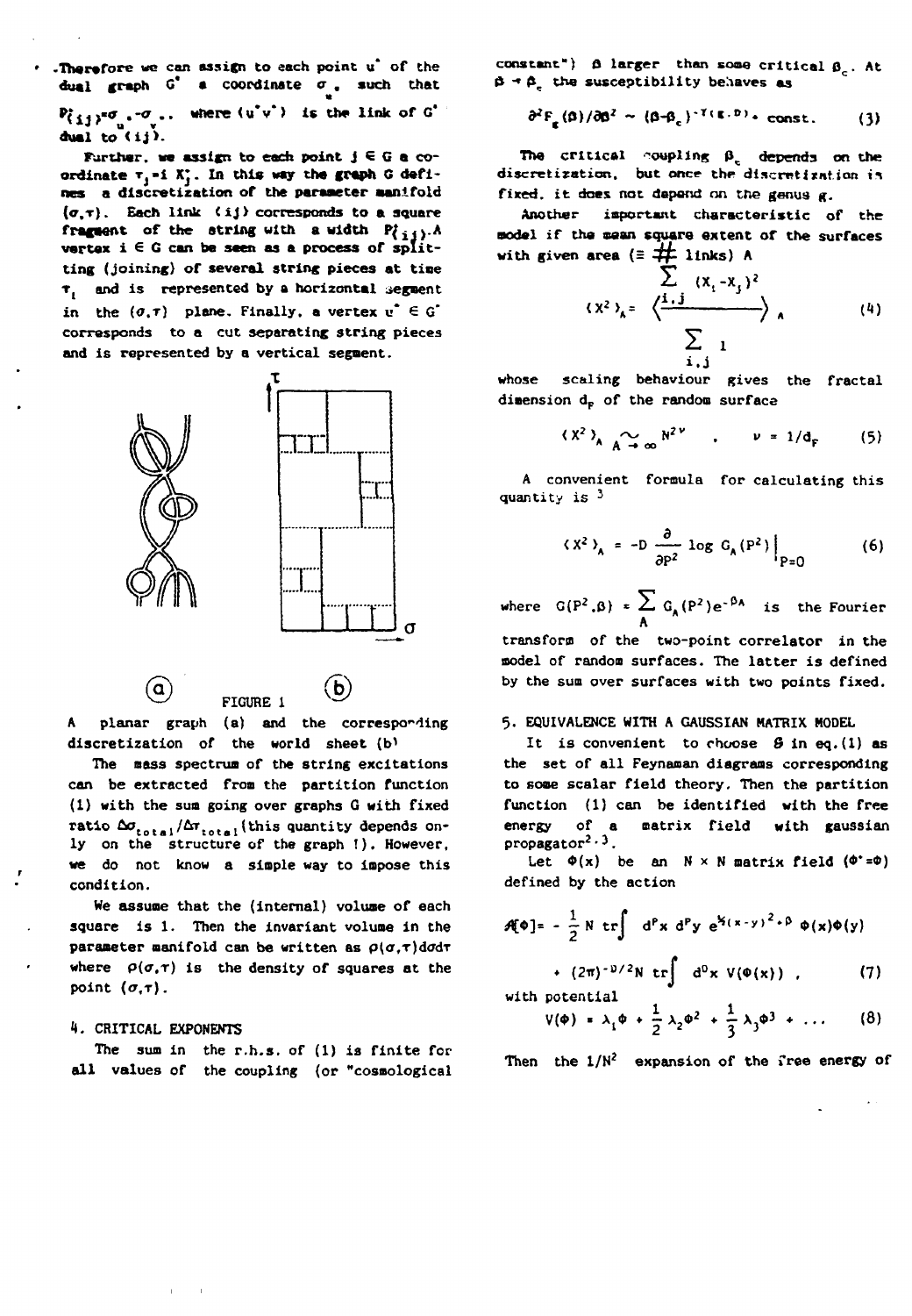**this «ode! is related to the partition function (1) by** 

$$
F(\beta) = \sum_{g=0}^{\infty} F_g(\beta) N^{-2g} + const. \qquad (9)
$$

where  $\exp N^2 \int d^2x F(\beta) = \int 3\phi \exp(\phi)$  (10)

### **6. ZERO DÏHEN5I0NS**

In the case  $D = 0$  the partition function of **the aodel is given by the l/N2expansion or a**  single matrix integral. This problem can be **solved exactly7and one obtains1• <sup>8</sup> a critical singularity of the form (3) with** 

$$
\Upsilon(\mathbf{g},0) = 2 + \frac{5}{2}(\mathbf{g-1})
$$
,  $\mathbf{g} = 0,1,2$ . (11)

The result  $(11)$  was obtained for the  $\varphi^k$  poten**tia l but i t is easy to see that i\* holds for a generic potential of the fora (8).** 

**Eq.(ll) is proved only for g=0,l,2 where the explicit formulas for the free energy are known. However it is very likely to be true for all g. Indeed, eg. (3) implies that the number of connected graphs of genus g with 2n lines**   $\mathbf{b}$  ehaves as  $\mathbf{n}^{\mathsf{T}}(\mathbf{s})$  -  $\mathsf{3}\text{exp}(2\mathbf{n}\mathbf{\beta}_{c})$  when  $\mathbf{n}$ **<sub>2</sub>**. Let assu**me that this asymptotics holds also for g/n** *& a*  **where a < 1 does not depend on n. Then the total number of connected diagrams with 2n lines**  will be about  $exp(2n \beta_c) n^{T(\alpha_0)}$ . On the other **hand, this number is ~ n<sup>n</sup> which implies that** *y*  **grows linearly with n.** 

**Another quantity which can be calculated in zero dimensions is the probability distribution P(q) of the coordination numbers q,. For the case of triangulations (i.e. . graphs dual to Feynman diagrams generated by a \*<sup>3</sup> -potential) and g » 0 this was done in [5]. The exact fora of P(q) is not universal but in all cases it decays exponentially with q.** 

### **7- -2 DIMENSIONS**

**The partition function can be defined for negative dimensions by analytical continuation from positive D. By the Kirchoff theorem the gaussian integration in (1) can be reduced to pure combinatories <sup>2</sup> • 3 :** 

$$
P_g(\beta) = \sum_{\sigma \in \mathcal{G}_g} e^{-\beta \{n \text{ under of lines of } G\}}
$$
(T(G))<sup>-D/2</sup> (12)

**where T(G) is the number of spanning trees of the graph C (a spanning tree is a subgraph without cycles which contains all points of G). At -0/2» 1 one can interchange the sua over trees and the sua over graphs which permits to**  avaluate without pain the partition function<sup>2.5</sup>.

**Alternatively, we can assuae that the coor**dinates  $x_i^{\mu}$  of the points of the surface are **Crassaann variables. This aakes sense if D » -2n: then each point x is defined by n pair at**  anticonsuiting variables :  $x_1$ ,  $x_1$ ,  $i = 1, ..., n$ . **The group 0(D) of Euclidean rotations is replaced by the simplectic group Sp(n) and the corresponding scalar product is** 

$$
x.y = \sum_{i=1}^{n} \left( \bar{x}_i y_i + \bar{y}_i x_i \right)
$$
 (13)

Each field  $\Phi(x)$  has a finite Taylor series and **can be described by a set of independent NxN aatrices. Thus the model of discretized random surfaces in -2n dimensions is equivalent to a zero-diaensional matrix model with n-fold supersynmetry.** 

**In the special case D = -2 it is convenient to apply the "dimensional reduction" trie of [9]. as it was suggested in [10]. This allows to reduce the aodel essentially to the gaussian ensemble of hermitean Nx N matrices. Using the translational invariance we can write the derivative of the free energy as** 

$$
-\frac{\partial F}{\partial \beta} = \left\langle \frac{\text{tr}}{N} \int dx \ dx \ \phi(0) \phi(x) e^{x x + \beta} \right\rangle \qquad (14)
$$

**By the standard manipulations'•8 the r.h.s. can be evaluated as** 

$$
-\frac{\partial F}{\partial \beta} = e^{\beta/2} \overline{\varphi_h(\varphi_h - h)}
$$
 (15)

**whe.'e the bar means the average with respect to the gaussian random NxN matrix h\*h\*, and <P<sup>h</sup> is the (unique) solution of the algebraical equation** 

$$
e^{\beta} \varphi = h + V'(\varphi) \qquad (16)
$$

**thus the 1/N<sup>2</sup> -expansion of the vacuum energy of the -2-dimensional Nx N matrix model is generated by the 1/N<sup>2</sup> -expansion of the momenta** 

$$
W_{2n} = \int d^{N^2}h e^{\frac{N}{2}h^2} / \int d^{N^2}h e^{-\frac{N}{2}h^2} . (17)
$$

of the gaussian random matrix h. Thus, the  $1/N^2$ **expansion of the D\*-2 matrix model is generated** 

$$
\mathbf{th}\mathbf{1}
$$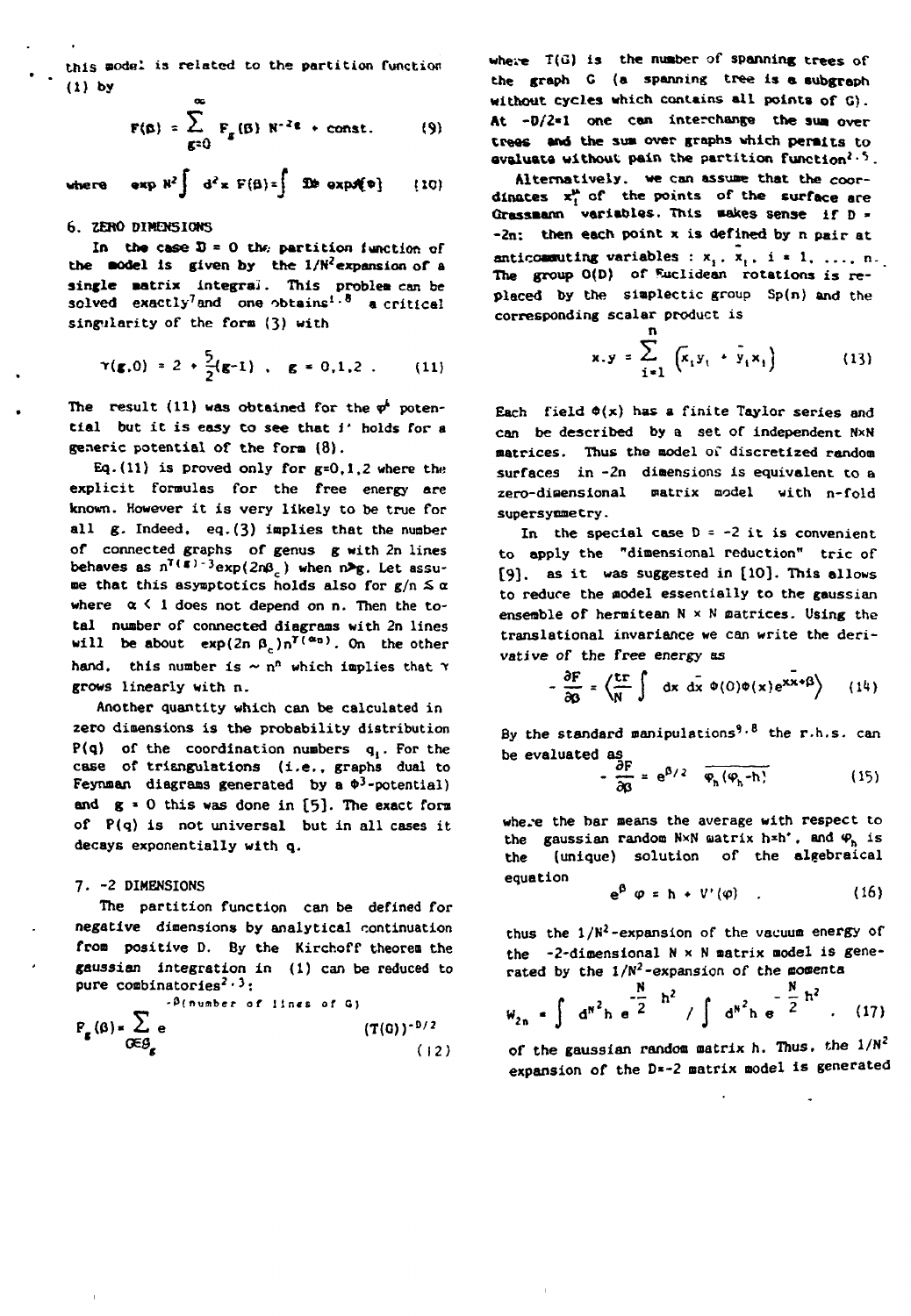**by that of the gaussian enseable of NxN 'Matrices.** 

**It follows froa (l6) that for a generic potential** of the form  $(8)$  the coefficients  $\varphi$ **behave as** 

$$
\varphi_{n} \sim (const)^{-n} n^{-3/2} \quad . \tag{18}
$$

**On the other hand \*** 

$$
W_{2n}^{(\epsilon)} \propto n^{3\epsilon - 3/2} \ln |\sqrt{\pi}|
$$
 (19)

where  $W_{2n}^{(g)}$  are the coefficients in the  $1/N^2$  ex**pansion of the aoaents (17)- Combining the two asymptotics. we obtain froa eq.(15)** 

$$
\gamma(g,-2) = 2 + 3(g-1)
$$
 for all g (20)

**In a siailar way one can proceed to calculate the correlation functions of the matrix model.** 

**Of special interest are the two-point correlators since they permit to calculate the mean**  square extent of the surface through eq.(6). **The simplest one is** 

$$
G(P_1, P_2) = \{ tr \Phi(P_1) tr \Phi(P_2) \}
$$
 (21)

$$
=6(P_1P_2)\delta(\bar{P}_1P_2)\left(\frac{\text{tr}}{n}\varphi_{a}+\frac{1}{2}(P_1\bar{P}_1P_2\bar{P}_2)(\text{tr }\varphi_{b})^2\right)
$$

**where the bar meeans average with respect to h. Expanding this in the parameter e<sup>-p</sup> we can prove that the mean square extent**  $(X^2)$ **<sub>A</sub>** of planar **surfaces grows logarithmically with A for a generic potential of the form (8).** 

**The explicit calculations in the case of triangulations were presented in ref.[5J-**

### **8. CRITICAL BEHAVIOUR AND UNIVERSALITY**

**We have seen that at least in the solvable**  cases  $(D=0,-2)$  the critical exponent  $\gamma(g,D)$ **does not depend or. the choice of the set S of discretizing graphs. Such universality allows us to hope that the model can indeed serve as a nonperturbative definition of the bosonic string. We have to compare eq.(ll) and (18) with the one-loop perturbative result in the continuum theory<sup>1</sup> <sup>1</sup>**

$$
\Upsilon(g, D) = 2 + (1-g)(D-19)/6
$$
 (22)

**which Is qualitatively the same, but with different slope.** 

The result  $(X^2)$ <sup>*A*</sup>  $\sim$  *Ln* A obtained for  $D = -2$ *LB* **in accord with the perturbative calculation1£**  **Such logarithmic behaviour Is typical for twodimensional surfaces and is related to the infrared fdivergence of the two-dimensional massless field.** 

When D goes down to -<sup>00</sup>, no change of the **critical behaviour is expected. In the quasi**classical limit  $D \rightarrow -\infty$  the fluctuations of the **internal metric are suppressed and the internal geometry freezes to that of a surface with constant curvature. On the other hand, we know that the (mass)2 of the lowest excitations of**  the bosonic string becomes negative above some **critical dimension D<sup>c</sup> , which is argued to be 1 <sup>13</sup> . Therefore we can expect that the critical**  behaviour of the model will become pathological at  $D > D_c$ .

**In order to realize what is going on above the critical dimension, let us consider the limit D -\* oo. By the "tree formula" (12) the dominant graphs in this limit are those with minimal number of spanning trees^. They correspond to degenerated discretizations of the world sheet (Fig. 1) which consist of a number of thin strips. We can say that in this limit the string dissipates into a system of non interacting point particles.** 

**We can try to improve our model by suppressing the discretizations containing long cuts**  (they correspond to points  $i \in G$  with very high **coordination number q, ). This can be done by multiplying the «sight of each graph G in the r.h.s. of (1) by a factor** 

$$
\left[\prod_{i \in G} q_i \prod_{u' \in G'} q_u\right]^{\alpha} \qquad (23)
$$

where  $\alpha$  is some real number. By taking  $\alpha$  large **we tollerate surfaces with locally flat internal curvature (all coordination numbers are close to their mean value). Therefore in the**  limit  $\alpha$ - $\infty$  and D large and positive the surfaces **which survive will be made out of long thin tubes. One can recognize here the phase of branch polymers which has been shown to be the only possible fftase for the surfaces on a hypercubical lattice13. From the point of view of the continuum theory this phase can be explained by the existance of a nonperturbative aechaniso for tachion condensation: a branched tree of tubes describes a of decay of the closed string through a number of tachions. The resulting phase diagram is shown in fig.2.**